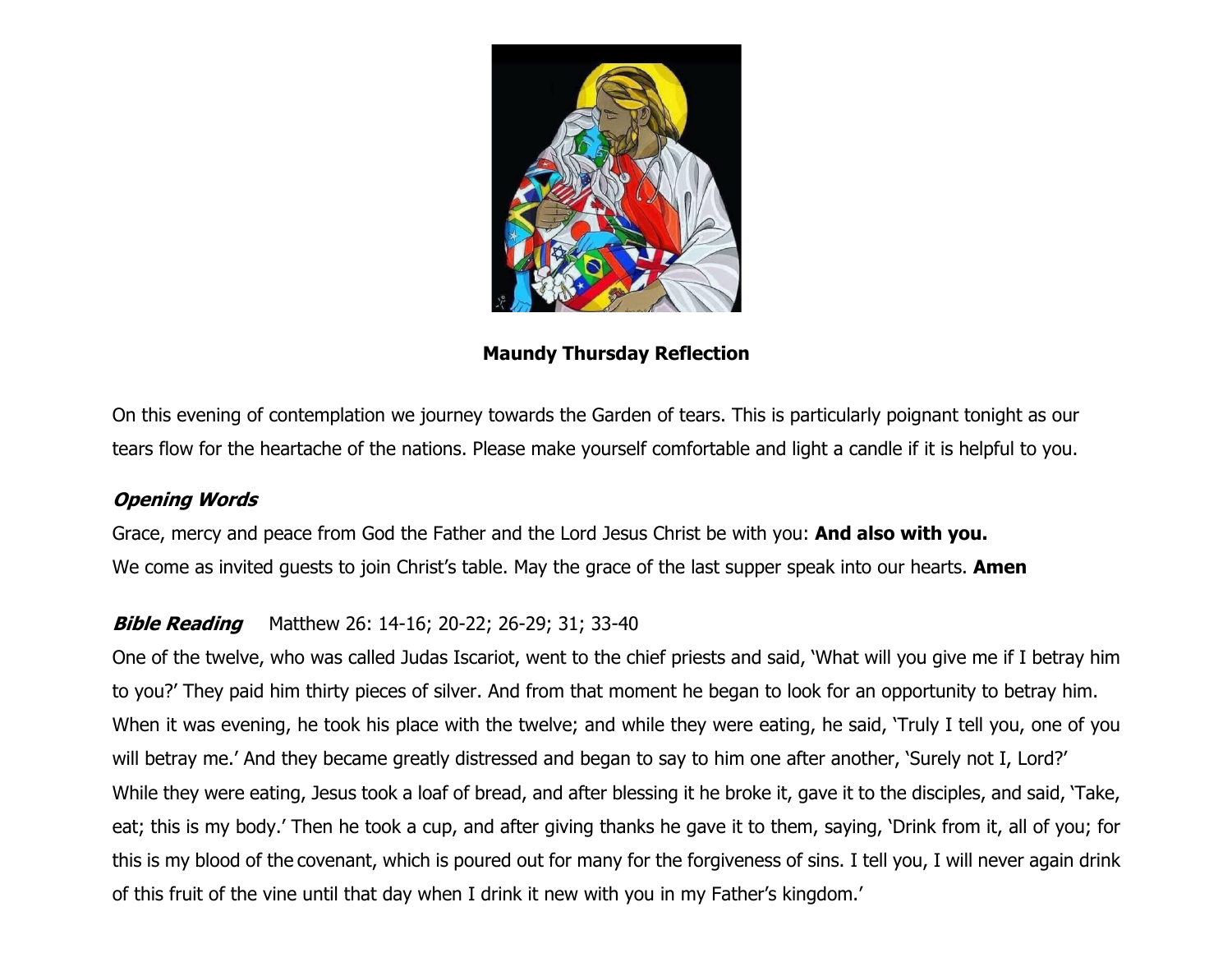Then Jesus said to them, 'You will all become deserters because of me this night; for it is written,

"I will strike the shepherd, and the sheep of the flock will be scattered."

Peter said to him, 'Though all become deserters because of you, I will never desert you.' Jesus said to him, 'Truly I tell you, this very night, before the cock crows, you will deny me three times.' Peter said to him, 'Even though I must die with you, I will not deny you.' And so said all the disciples.

Then Jesus went with them to a place called Gethsemane; and he said to his disciples, 'Sit here while I go over there and pray.' **<sup>37</sup>** He took with him Peter and the two sons of Zebedee, and began to be grieved and agitated. Then he said to them, 'I am deeply grieved, even to death; remain here, and stay awake with me.' And going a little farther, he threw himself on the ground and prayed, 'My Father, if it is possible, let this cup pass from me; yet not my will but yours.' Then he came to the disciples and found them sleeping; and he said to Peter, 'Could you not stay awake with me for one hour?'

#### **Pause for Reflection**

What spoke to you about the text? Why might this be?

#### **Address**

Jesus said 'I am deeply grieved. Stay awake with me.' Jesus knew what was coming, wanted it not to be, but knew it was to be. To ease this unthinkable burden he asks the disciples, his friends to 'stay awake' with him. They, not fully realizing what is to come, succumb to sleep and we see the human side of Jesus as he is hurt by this. Jesus wants us, needs us! What a revelation. We see this also when he bows down and washes the disciples feet. They of course are uncomfortable with this, aren't we all?! Who wants to be vulnerable in this way? We are all now over familiar with washing our hands, but our feet, by someone else!!

The point of course is not in the washing, but in embracing the symbolic gesture of what Jesus did, of why he performed a lowly task, a task of equality and of service. Jesus desired for us to be each other's servants. He desires us to 'watch' with the anxious, the fearful, those in need.' In doing this we service him and do what his friends didn't realise the importance of that night.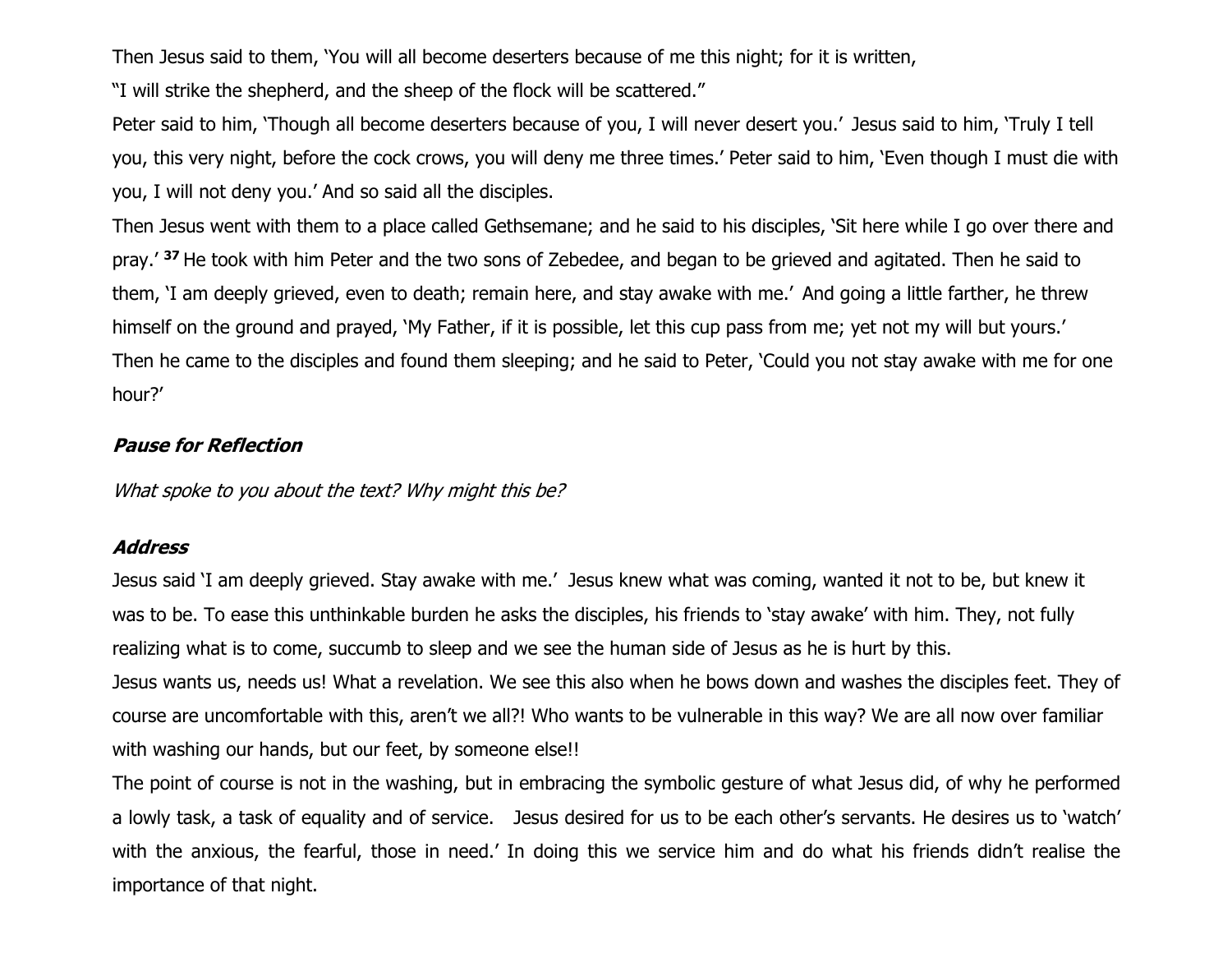In the despair of today, when all of us no doubt are feeing vulnerable in some way, our hearts are thankful and gladdened by all those who are giving of themselves more than they thought they would ever be asked to. We see the dedication, the sacrifice of frontline workers who 'keep the watch' for the sick. The carers and volunteers who 'keep the watch' for the isolated and vulnerable. The list of beautiful humanity goes on.

And what if you are on the other side, the one who needs to receive care and support at this time? Well that is a sacrifice too, of being vulnerable (aka having your feet washed in public!), it is hard. But Jesus' experience this night shows that it is OK to be both of these things. It is OK to be vulnerable and to need each other, and it is good and right to serve one another. Jesus humbled himself, and if the very heart of God can do this, may we do so too.

Tonight Jesus invites you to dine with him. He then bows down and washes your feet. Two vulnerable people together and then he asks you to 'watch' with him…

Tonight, for Jesus, for his disciples, maybe for ourselves, all looks lost. But even in the darkness, the fear and the seeming hopelessness, we know because of this journey Jesus is taking to the cross that we are not forgotten or forsaken, we are his beloved, deemed worthy of God's ultimate love sacrifice. All will be well. Amen

### **Prayers**

Almighty God,

On this, the night he was betrayed, your Son Jesus Christ washed his disciples' feet.

### **We commit ourselves to follow his example of love and service**.

On this night, he prayed for his disciples to be one.

#### **We pray for the coming together of all people**

On this night, he commanded them to love, but suffered rejection himself.

#### **We pray for the hurting, the lonely, the vulnerable, the rejected and unloved.**

### **We pray for the grieving and all who are sick.**

On this night, he reminded them that if the world hated them it hated him first.

## **We pray for those who are persecuted for their faith, and those who speak out for justice.**